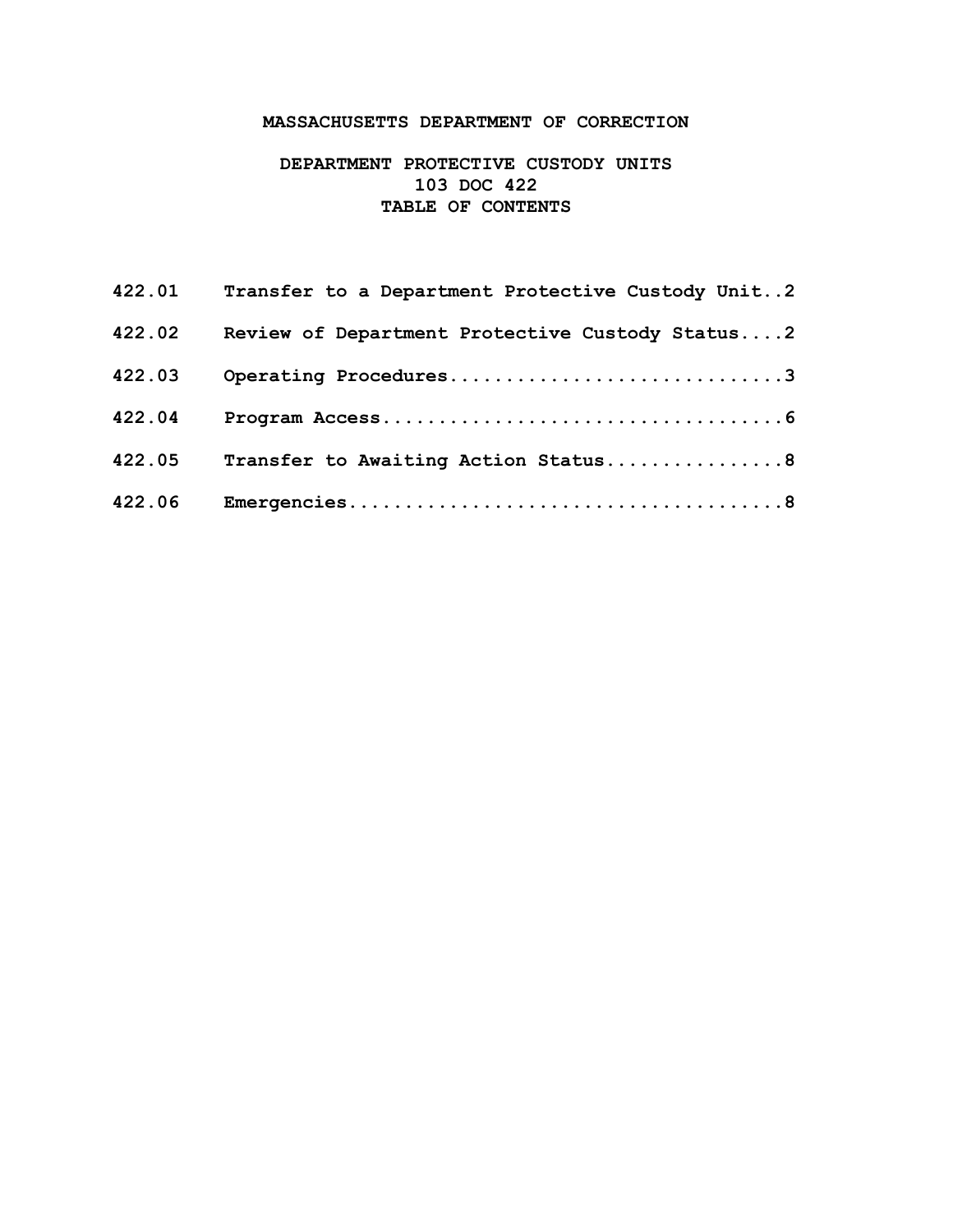| MASSACHUSETTS DEPARTMENT OF<br>CORRECTION     | DIVISION: PDCU  |
|-----------------------------------------------|-----------------|
| TITLE: DEPARTMENT PROTECTIVE<br>CUSTODY UNITS | NO: 103 DOC 422 |

**PURPOSE**: The purpose of these regulations is to establish departmental policy and procedure for the transfer, housing, monitoring and release of inmates in departmental protective custody units.

**REFERENCES**: M.G.L. chapter 124, section 1 a, b, c, g, and q.

**APPLICABILITY**: Staff **PUBLIC ACCESS**: Yes

**LOCATION**: DOC Central Policy File Facility Policy File Inmate Policy File

#### **STAFF RESPONSIBLE FOR IMPLEMENTATION AND MONITORING OF POLICY:**

- Director of the Policy Development and Compliance Unit
- Superintendents

### **PROMULGATION DATE**:5/22/96 **EFFECTIVE DATE**: 5/16/02

- **CANCELLATION**: This policy cancels all previous department policy statements, bulletins, directives, orders, notices, rules, or regulations regarding planning which are inconsistent with this policy.
- **SEVERABILITY CLAUSE**: If any part of this policy is for any reason held to be in excess of the authority of the Commissioner, such decision will not affect any other part of this policy.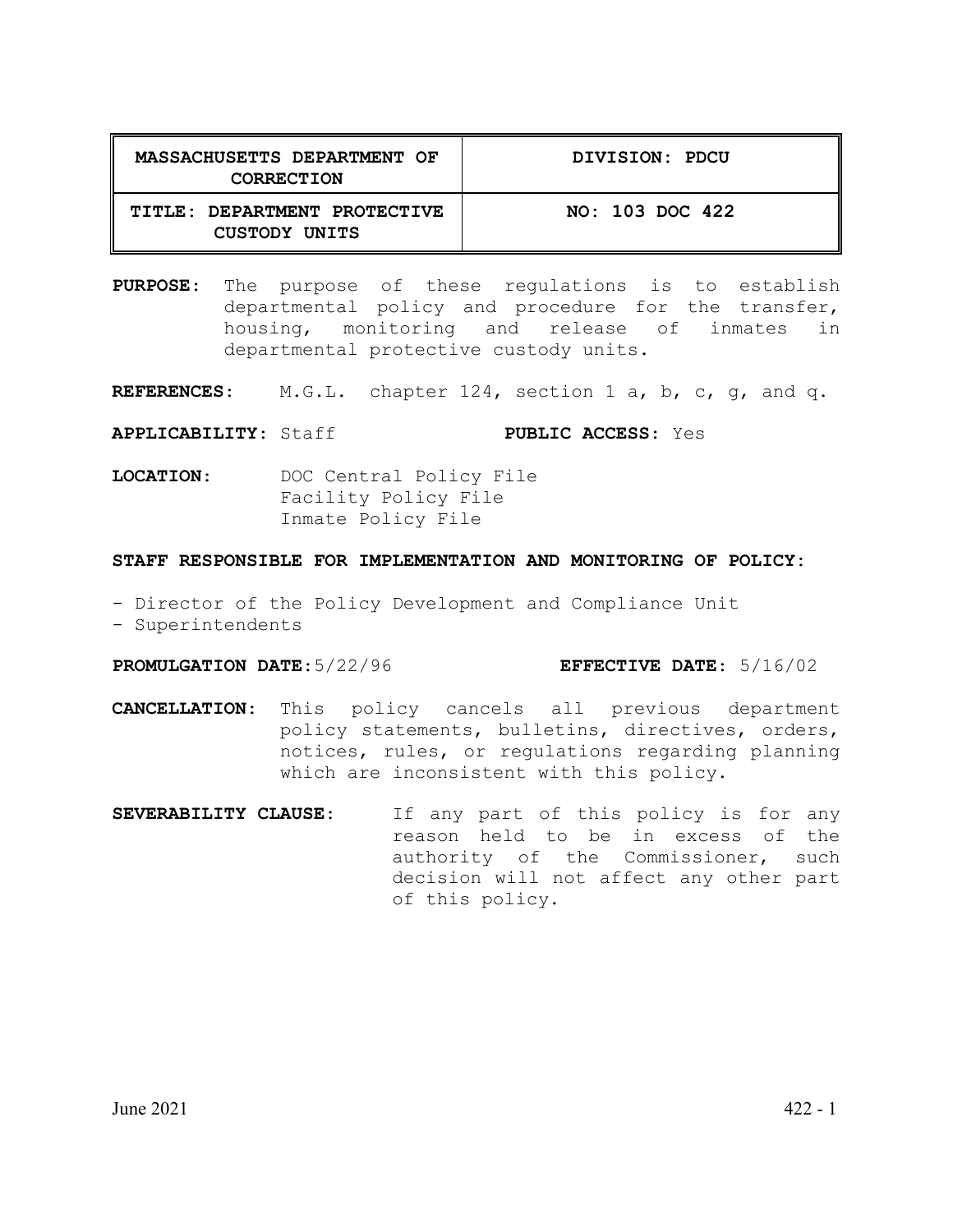## **422.01 Transfer to a Departmental Protective Custody Unit**

- 1. An inmate may be transferred to a department protective custody unit after a finding by the commissioner or his designee that the inmate cannot be safely placed in the general population of any state correctional facility. Inmates transferred to a department protective custody unit shall normally have a classification hearing before such transfer takes place. The rules set forth in 103 CMR 420, classification, sections 420.08 and 420.09 shall be adhered to at this<br>hearing. If an inmate is transferred to a If an inmate is transferred to a department protective custody unit prior to a hearing pursuant to 103 CMR 420, a hearing shall be held within 20 working days of the transfer.
- 2. In circumstances where the superintendent, commissioner or designee determine that a failure<br>to transfer the inmate prior to such to transfer the inmate prior to such classification will result in an unreasonable risk to the inmate's personal safety, a transfer may occur prior to the inmate being classified for such placement. Any such transfer based on a superintendent's determination of unreasonable risk shall be approved by the commissioner or his designee prior to its occurrence.

# **422.02 Review of Department Protective Custody Status**

- 1. Inmates residing in a department protective custody unit shall have their classification status reviewed at least every 120 days by a classification board. The rules set forth in 103 CMR 420, classification, shall be adhered to at<br>all classification board hearings. The classification board hearings. commissioner or his designee shall have the final decision making power in all such cases.
- 2. At the aforementioned hearing, maximum emphasis shall be placed on developing a reintegrative plan with the goal of placing the inmate in the general population of a correctional facility. Should the inmate not be suitable for such a reintegrative plan and the classification board recommends continued placement in protective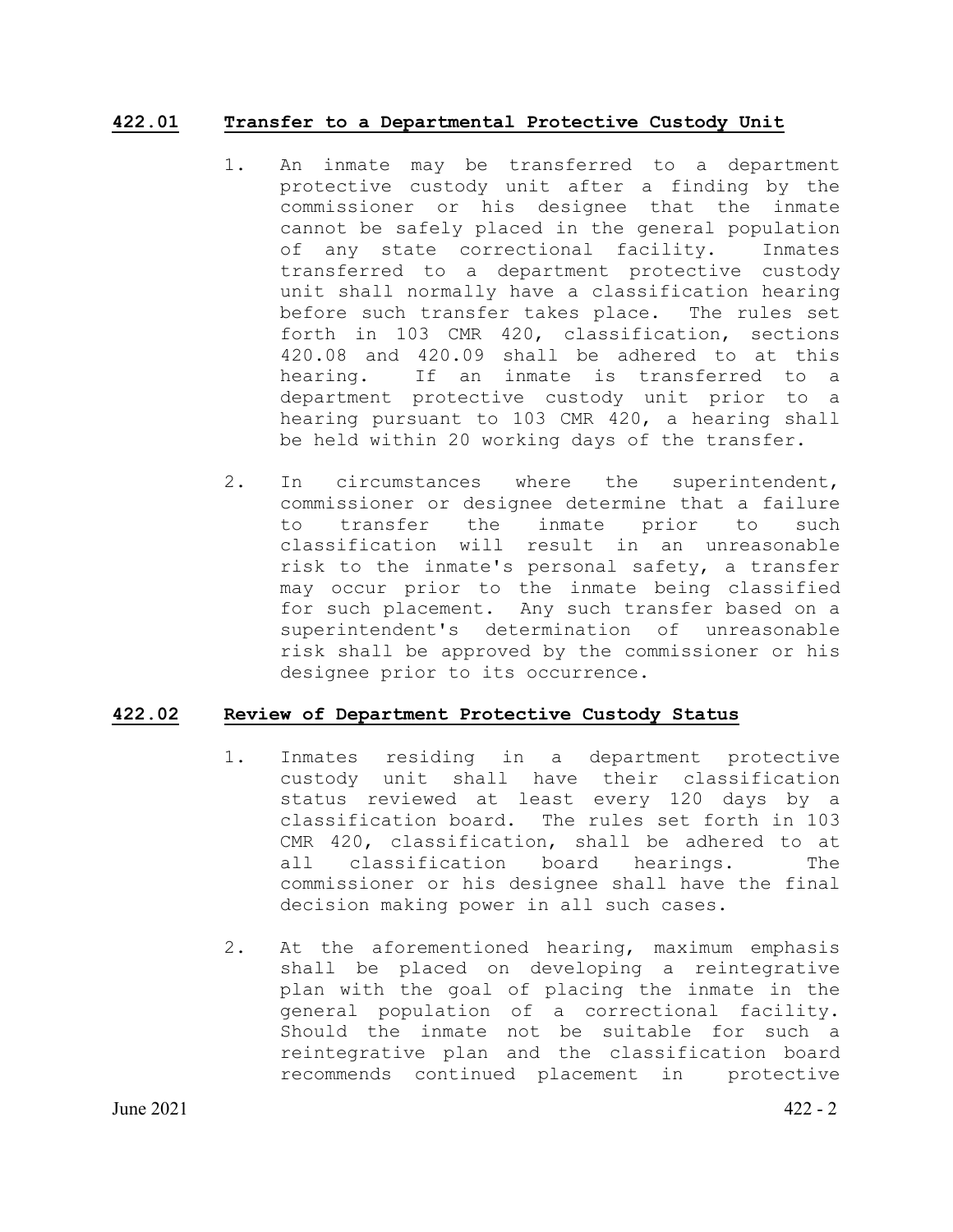custody, the reasons for such a recommendation shall be noted in the classification report.

3. If, following a hearing, the classification board determines that the inmate no longer requires placement in a department protective custody unit, the board shall recommend to the commissioner that the inmate be released from the unit immediately.

## **422.03 Operating Procedures**

The superintendent shall, subject to the approval of the reviewing authority, establish procedures for the operation of a department protective custody unit. Copies of the operating procedures shall be both posted within the unit itself and made available to inmates placed in the unit, upon request. The procedures shall include but not be limited to the following.

### 1. Admission

For facilities utilizing the IMS database, upon an inmate's admission to a department protective custody unit, staff shall access the SHU inmate information screen and enter the required information.

# 2. Security and Control

- a. Out of Cell Time Inmates in a department protective custody unit shall have a minimum of 3 hours free time out of their cells each day.
- b. Inspections The shift commander for each shift or the unit administrator shall tour the protective custody unit on a daily basis.
- c. Log Books A unit log book shall be maintained, listing names of employees on duty during each shift, special orders of the superintendent, his designee or the unit administrator, names of all person entering and leaving the unit and summarizing any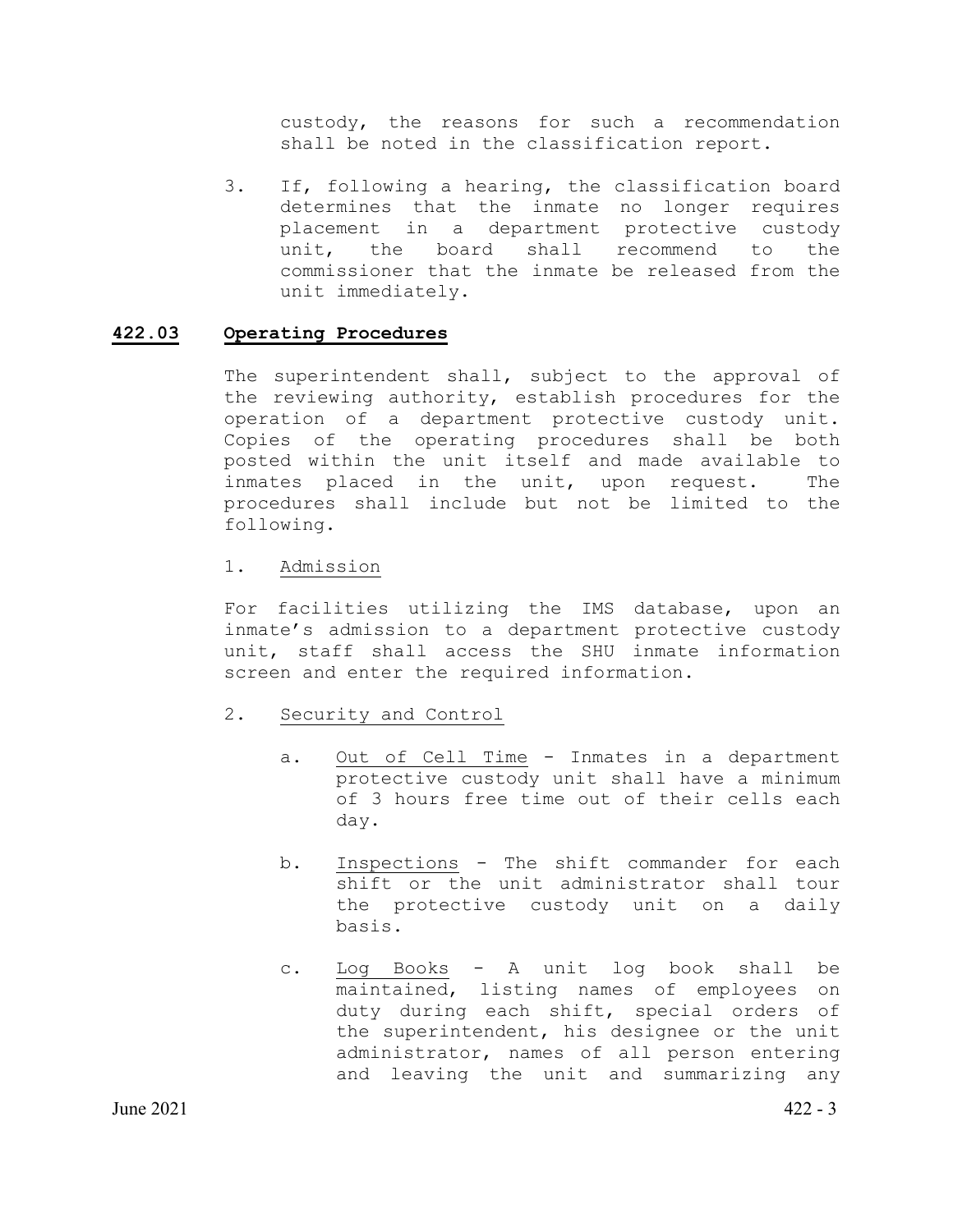events of significance which should be made known to officers on subsequent shifts. Employees shall familiarize themselves with entries in the log books on a daily basis.

1. Facilities utilizing the IMS database shall make all of the log book entries noted above in the Unit Activity Log screen and the Unit Visitor Log screen.

## 3. Health, Sanitation and Safety

- a. Exercise and Recreation Inmates shall have a daily exercise period of at least one hour outdoors when weather permits. In inclement weather, each protective custody inmate shall exercise indoors not less than one<br>hour with simple gymnasium equipment hour with simple available in an area large enough to permit small group activity.
	- 1. For facilities utilizing the IMS database, exercise and recreation shall be logged in the SHU Inmate Daily Log screen. Each day, staff shall access this screen and check the appropriate boxes under the shower/phone/exercise<br>tab. The comment section should The comment section should reflect the total time the inmate was allowed to exercise, problems, reason for refusal, etc,.
- b. Medical and Mental Health Services Inmates shall have the availability of daily medical and mental health services. Individual counseling by a member of the mental health staff shall be provided for any protective custody inmate that has been placed on psychotropic medication, has a substantial mental health history or is deemed to be in<br>crisis. In addition, weekly mental health In addition, weekly mental health rounds will be conducted by mental health staff to monitor all protective custody inmates' mental health status, regardless of whether or not they are an open mental health case.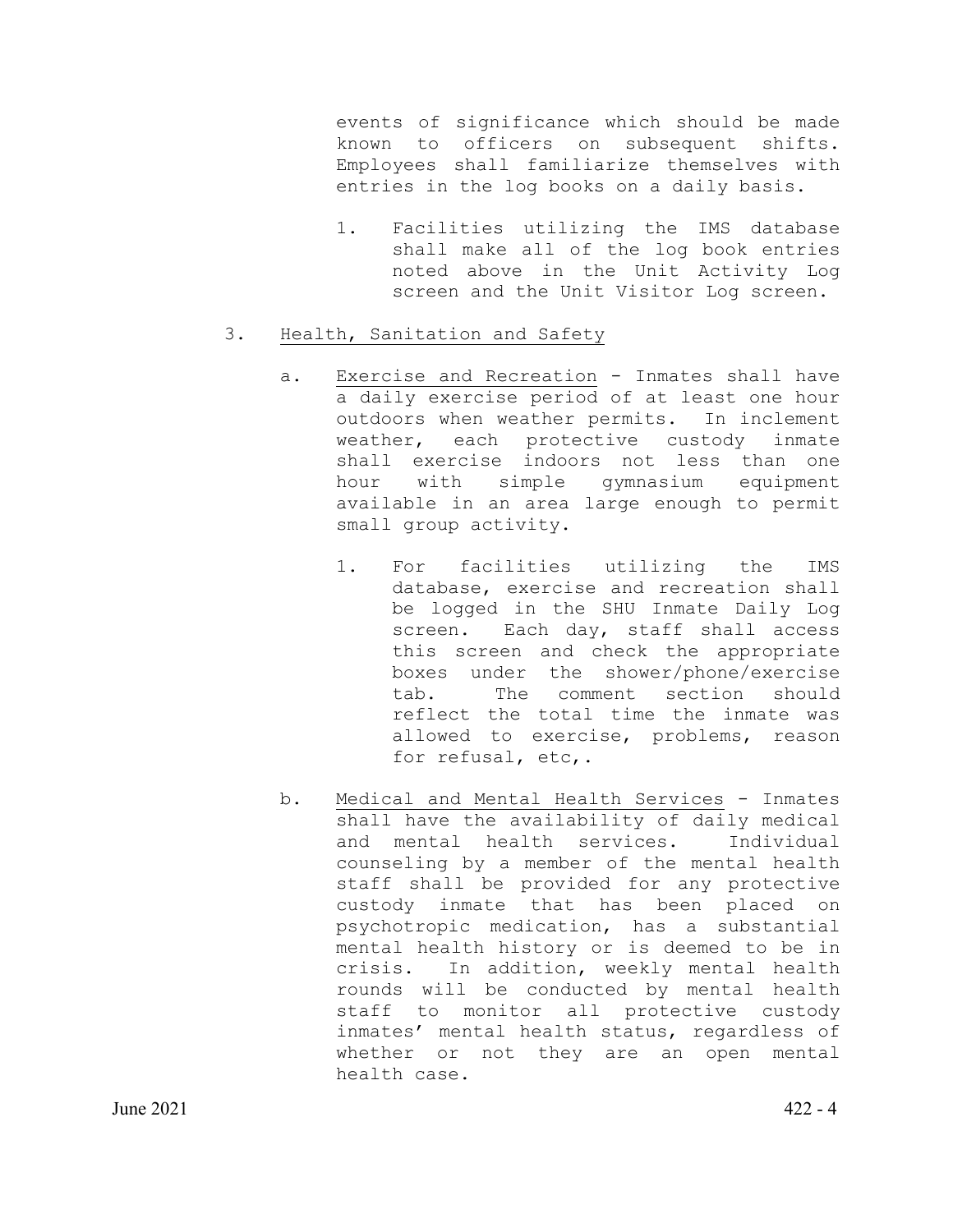- 1. For facilities utilizing the IMS<br>database, medical and psychiatric database, medical and services shall be logged in the SHU Inmate Daily Log screen. Each day, staff shall access this screen and check the appropriate boxes under the mental health/medication tab and complete all other applicable fields.
- c. Meals Inmates shall receive 3 meals per day that are the same as those served to the general population.
	- 1. For facilities utilizing the IMS database, meals shall be logged in the SHU Inmate Daily Log screen. Each day, staff shall access this screen and check the appropriate boxes under the meal tab and complete all other applicable fields.
- d. Personal Hygiene Inmates shall have the opportunity to shave and shower at least 3 times per week. Additionally, all inmates shall be issued and allowed exchange of clothing, bedding and linen and provided laundry, barbering and hair care services on the same basis as general population. Exceptions shall only be permitted when found necessary by the shift commander and recorded in the unit log and justified in writing. All such exceptions shall be reviewed by the superintendent or the unit supervisor.
	- 1. For facilities utilizing the IMS database, showers shall be logged in the SHU Inmate Daily Log screen. Each day, staff shall access this screen and check the appropriate boxes under the shower/phone/exercise tab and complete all other applicable fields.
- 4. Furnishing, Fixtures and Personal Items Inmate cells shall be furnished and supplied with a bed,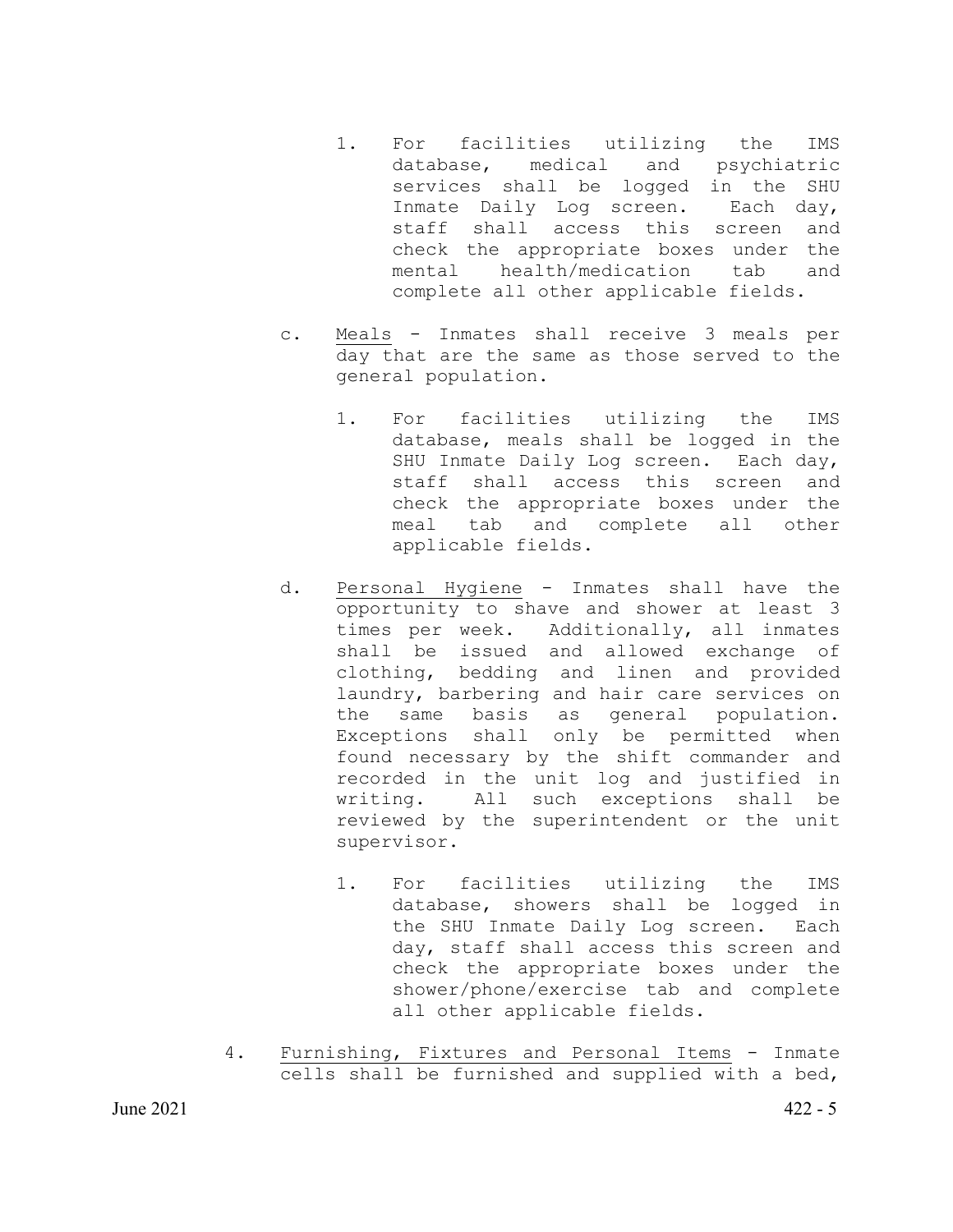table, chair, one blanket, two sheets, one pillow and one pillow case. Subject to unit regulations, personal items may be permitted in the cell provided that the unit's security and safety are not jeopardized. When an inmate is believed to be in a state of mind to destroy such furnishings or personal items, or to inflict injury on himself/herself or others with them, the unit administrator may remove those furnishings and items from the inmate's cell. Any deprivation of an article shall be logged, citing the reason for deprivation.

- 5. Visits Inmates shall receive the same visitation privileges as those in general population. The visits shall occur in the<br>general population visiting room. Visiting general population visiting room. procedures shall be the same as those for general population except where security or safety considerations require alteration of these procedures.
- 6. Reading Material Inmates shall have access to reading materials and the opportunity to borrow reading material from the institution library. Reading materials should not be allowed to accumulate to the degree that they become a sanitation or safety hazard.
- 7. Telephone Access Inmates shall have the same access to telephones as outlined in 103 CMR 482 Telephone and Access and Use.
- a. For facilities utilizing the IMS database, phone use shall be logged in the SHU Inmate Daily Log screen. Upon each inmate use of the phone, staff shall access this screen and check the appropriate boxes under the shower/phone/exercise tab and complete all other applicable fields.
	- 8. Canteen Inmates shall have access to requesting and receiving canteen items. The unit administrator may limit access to certain canteen items that present a threat to the safety or security of the unit.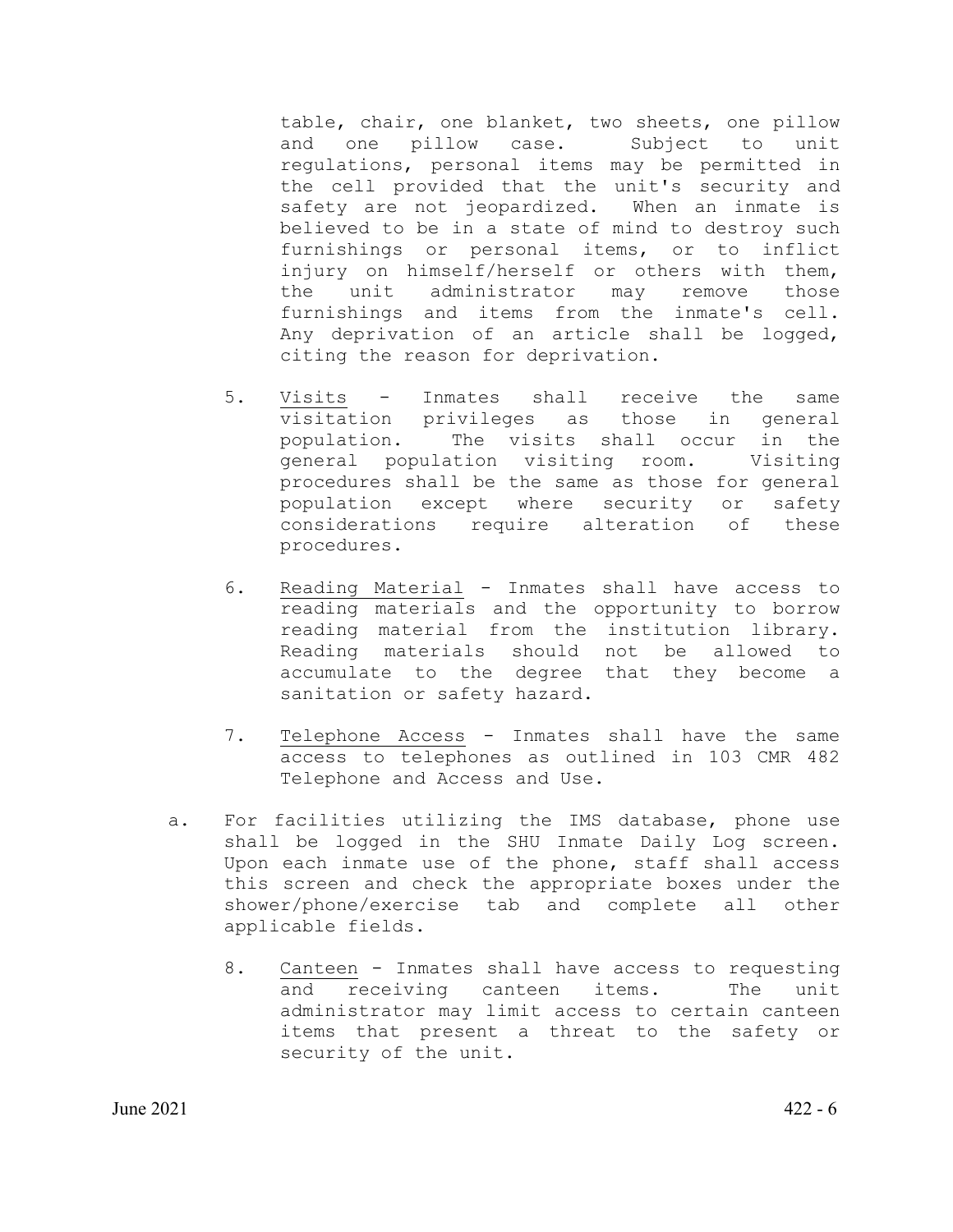9. Legal Materials - Inmates shall have access to personal legal materials as well as legal reference materials available at the facility's law library for a period of not less than two hours per week.

## **422.04 Program Access**

## 1. General Statement/Meaningful Activity

Inmates residing in a department protective custody unit shall be provided with the opportunity to engage in meaningful activities while in such status for not less than 5 hours in<br>each day. Meaningful activity is defined as Meaningful activity is defined as activity calculated to provide inmates with the opportunity to participate in educational, religious, work/vocational, or recreational pursuits. Meaningful activity is not free time spent in idleness. Meaningful activity is not necessarily out-of-cell activity. Meals, visits, showers, attorney consultations and attendance at administrative hearings shall not be considered to be meaningful activity within this definition. A schedule of weekly activities shall be prepared and posted within the unit indicating daily activity periods. Daily scheduling need not include provisions for opportunity in each activity area, job or work opportunities, recreation and education.

- 2. Correction Program Officer Contact Inmates shall be provided reasonable access to a personal interview with a correction program officer. Where appropriate, a mental health referral will be made.
- 3. Educational Programs Educational programs may include individual tutoring, correspondence courses and wherever appropriate, participation in educational programs at such other places designated by the superintendent.
- 4. Employment Programs Employment programs may include working within the unit, and wherever appropriate, working in such other places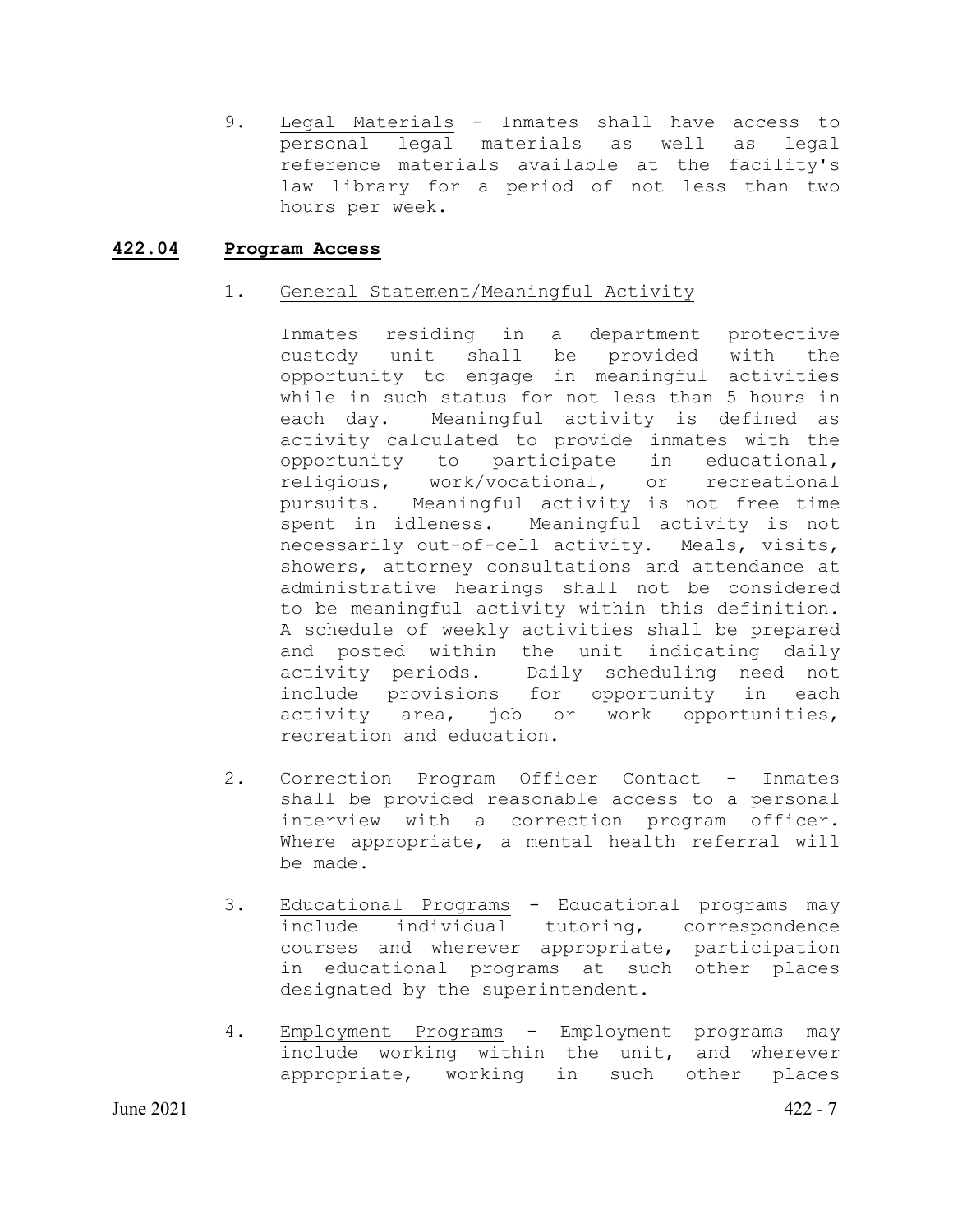designated by the superintendent. A reasonable number of designated job assignments shall be<br>available for protective custody inmates. for protective custody inmates. Opportunities for work assignments shall be essentially equal to those of inmates in general population within the same classification level within the same institution. Compensation for such jobs and earned good time credits shall be the same as provided to inmates in general population. The superintendent, his/her designee or the unit administrator, after considering space and security requirements, may permit an inmate to pursue an avocational interest. Operation of any such avocation shall be subject to the requirements listed in 103 CMR 477 Avocation Programs.

5. Compensation - The compensation for employment programs and the benefits that such jobs are programs may provide to an inmate, such as earned good time credits, shall be subject to any provision of the General Laws applicable to inmates confined to correctional institutions of the Commonwealth.

# **422.05 Transfer to Awaiting Action Status**

1. Following serious violent behavior by a protective custody inmate, or serious disciplinary charges involving the risk of violence or a threat to the good order of the institution, a protective custody inmate may be held in West Wing Segregation of MCI-Cedar<br>Junction or its equivalent at another equivalent at a<br>ion in awaiting correctional institution in awaiting action status pending completion of any department investigation or disciplinary or classification process, provided, however, that the total amount of time in awaiting action status shall not exceed 45 days, unless the commissioner shall personally approve a further period or periods of not more than 15 days. In no event, shall the total amount of time in awaiting action status exceed ninety (90) days.